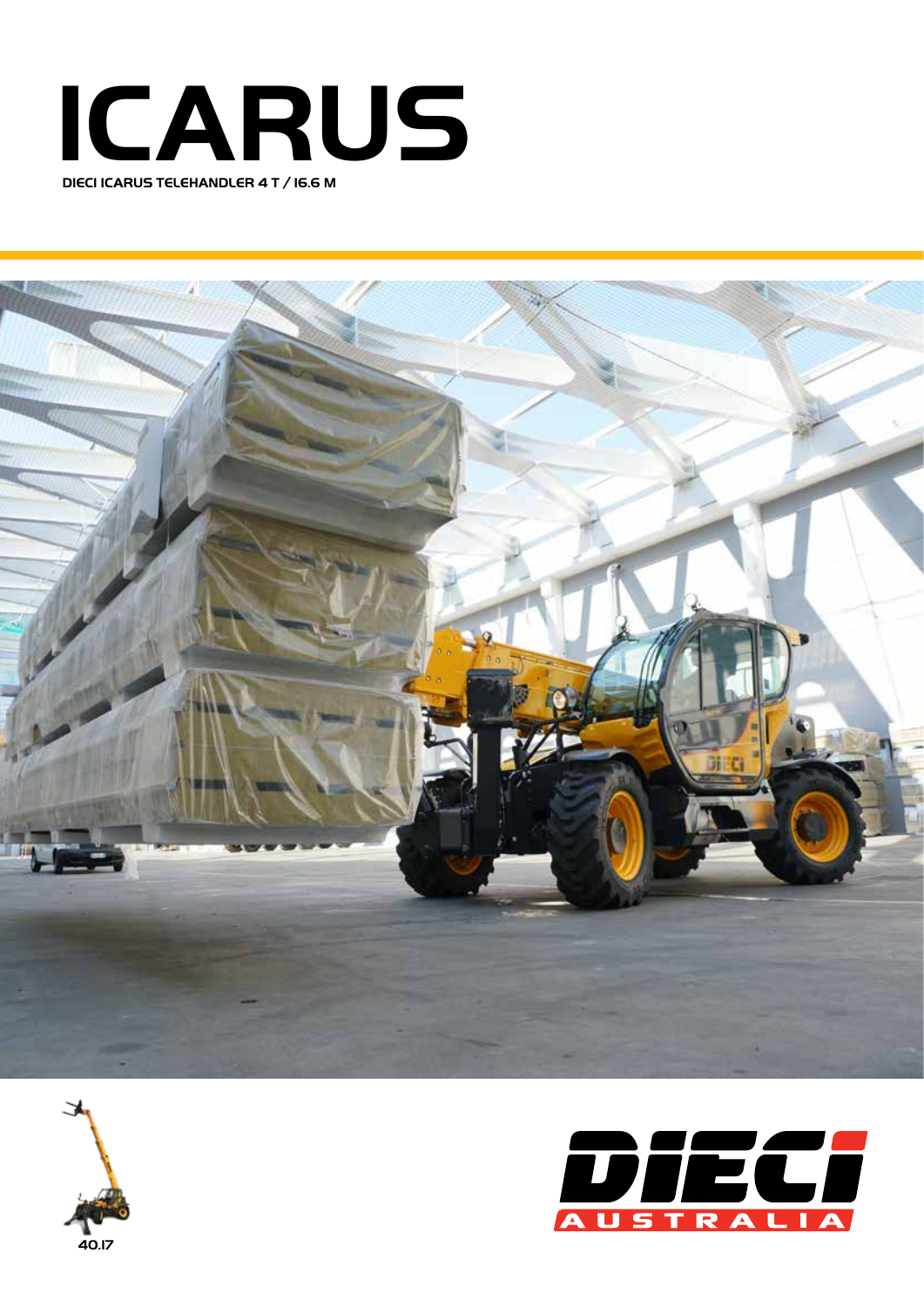| <b>PERFORMANCE</b>                                             |                                                                               |
|----------------------------------------------------------------|-------------------------------------------------------------------------------|
| Machine model                                                  | <b>ICARUS 40.17</b>                                                           |
| Maximum capacity                                               | 4000 kg (8818 lb)                                                             |
| Maximum lifting height on stablisers                           | 16.60 m (54.5 ft)                                                             |
| Maximum horizontal extension on stablisers                     | 12.80 m (42 ft)                                                               |
| Fork swiveling angle                                           | $134^\circ$                                                                   |
| Pull-out force                                                 | 5700 daN (12814 lbf)                                                          |
| Towing force                                                   | 7300 daN (16411 lbf)                                                          |
| Maximum climb angle                                            | 40%                                                                           |
| Unladen weight                                                 | 12260 kg (27029 lb)                                                           |
| Max speed (referred to wheels with maximum permitted diameter) | 35 km/h (21.7 mph)                                                            |
| <b>BOOM</b>                                                    |                                                                               |
| Machine model                                                  | <b>ICARUS 40.17</b>                                                           |
| Lifting                                                        | 14.1 s                                                                        |
| Getting off the basket                                         | 10.2 s                                                                        |
| Extension                                                      | 21.4 s                                                                        |
| Retraction                                                     | 14.1 s                                                                        |
| Forward swiveling                                              | 3.3s                                                                          |
| Reverse swiveling                                              | 2.1 s                                                                         |
|                                                                |                                                                               |
| <b>ENGINE</b>                                                  |                                                                               |
| Machine model                                                  | <b>ICARUS 40.17</b>                                                           |
| <b>Brand</b>                                                   | <b>FPT</b>                                                                    |
| Nominal power                                                  | 93 kW (125 HP)                                                                |
| @rpm                                                           | 2200 rpm                                                                      |
| Operation                                                      | 4-stroke                                                                      |
| Injection                                                      | Mechanical direct                                                             |
| Number and arrangement of cylinders                            | 4, Vertical in line                                                           |
| Displacement                                                   | 4485 cm <sup>3</sup> (274 in <sup>3</sup> )                                   |
| Consumption                                                    | 230 g/kWh (378.35 lb/Hp h)                                                    |
| @rpm                                                           | 2200 rpm                                                                      |
| <b>Emission standards</b>                                      | Stage IIIA/Tier 3                                                             |
| Cooling system                                                 | Liquid                                                                        |
| Intake                                                         | Turbo compressor after-cooler                                                 |
|                                                                |                                                                               |
|                                                                |                                                                               |
| <b>DIFFERENTIAL AXLES</b>                                      |                                                                               |
| Machine model                                                  | <b>ICARUS 40.17</b>                                                           |
| Axles types                                                    | 2 steering, with 4 planetary reduction gears                                  |
| Type of steering                                               | 4 wheels / transversal / 2 wheels                                             |
| Front axle                                                     | Rigid (Leveling upon request)                                                 |
| Rear axle                                                      | Swinging                                                                      |
| Service brake                                                  | Oil bath with servo brake on front and rear axle with double hydraulic system |
| Park brake                                                     | Automatic spring applied hydraulic release                                    |
| <b>HYDRAULIC SYSTEM</b>                                        |                                                                               |
| Machine model                                                  | <b>ICARUS 40.17</b>                                                           |
| Hydraulic pump type                                            | Gear pump for power steering and movements                                    |
| Hydraulic pump capacity                                        | 130 L/min (34.3 gal/min)                                                      |
| Max. operating pressure                                        | 25.0 MPa (3626 psi)                                                           |
| Distributor control                                            | 4in1 proportional Joystick                                                    |
| <b>REFUELING</b>                                               |                                                                               |
| Machine model                                                  | <b>ICARUS 40.17</b>                                                           |
| Hydraulic motor (total)                                        | 174.0 L (45.97 gal)                                                           |
| Diesel tank                                                    | 105.0 L (27.74 gal)                                                           |
|                                                                |                                                                               |
| <b>TRANSMISSION</b>                                            |                                                                               |
| Machine model                                                  | <b>ICARUS 40.17</b>                                                           |
| Transmission type                                              | Hydrostatic with variable flow pump                                           |
| Hydraulic motor                                                | Hydrostatic with continuous automatic adjustment                              |
| Reversal                                                       | Electro-Hydraulic                                                             |
| Inching                                                        | With hydraulic pedal for controlled forward movement                          |
| Transmission gearbox                                           | Servocontrolled 2-speed                                                       |
| <b>TYRES</b>                                                   |                                                                               |
| Machine model                                                  | <b>ICARUS 40.17</b>                                                           |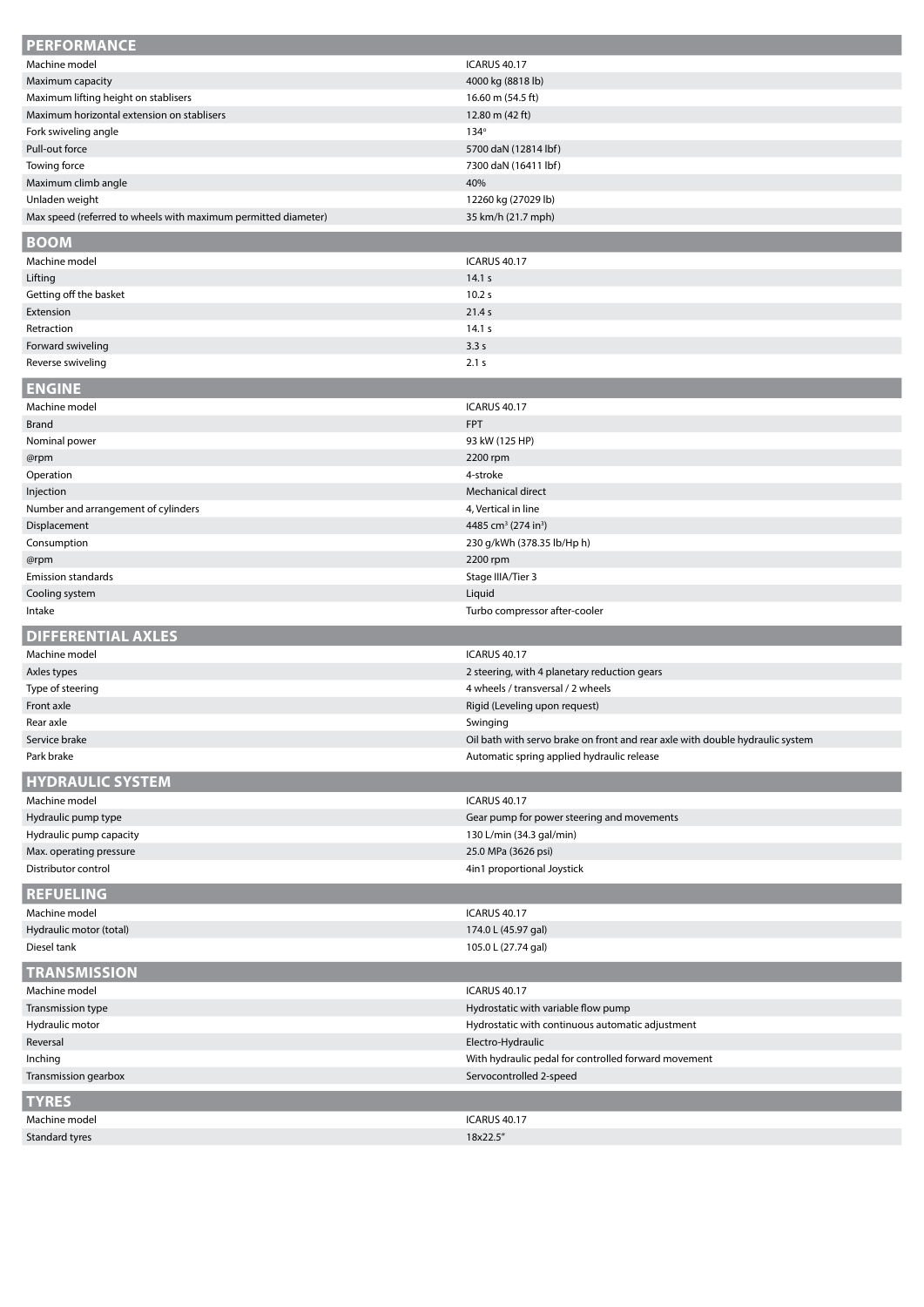## **DIMENSIONS**

## Machine model **ICARUS 40.17**

- A 390 mm (15.4 in)
- 
- B 1970 mm (77.6 in)
- C 2950 mm (116.1 in)
- D 1355 mm (53.3 in)
- F 4900 mm (192.9 in
- G 6275 mm (247 in)
- 
- H 2550 mm (100.4 in)
- I 940 mm (37 in)
- L 1950 mm (76.8 in)
- M 2360 mm (92.9 in) N 3270 mm (128.7 in)
- O 4900 mm (173.2 in)
- P 1700 mm (66.9 in)
- Q 4400 mm (173.2 in)







1837 mm (72.3 in)